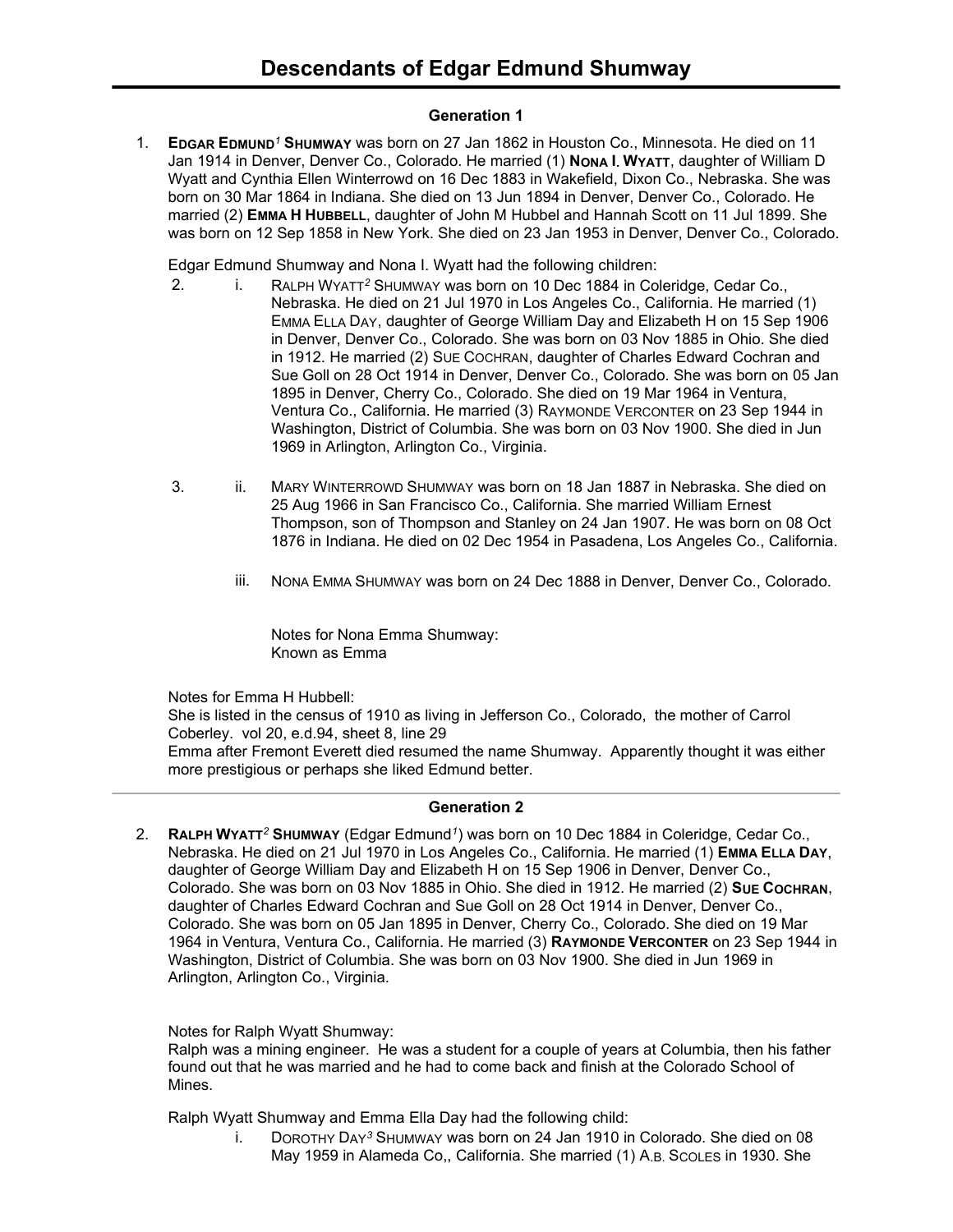# **Generation 2 (con't)**

married (2) KARL J TURNE after 1940. He was born on 13 Jan 1906 in California. He died on 02 Nov 1970 in Alameda Co,, California.

Ralph Wyatt Shumway and Sue Cochran had the following children:

- ii. VIRGINIA SUE SHUMWAY was born on 11 Aug 1915 in Denver, Cherry Co., Colorado. She died on 10 May 1973 in Los Angeles Co., California. She married (1) CHARLES J. ZELLNER III on 14 Jun 1937 in Fort Myers, Lee Co., Florida. She married (2) FRITHOFF FRANKLIN THACKSTON, son of Karl Thackston and Gertrude on 05 Jul 1942 in Las Vegas, Clark Co., Nevada. He was born on 28 Jan 1904 in Lone Wolf, Kiowa Co., Oklahoma. He died on 22 Jun 1960 in Los Angeles. Los Angeles Co., California. She married (3) NORMAN JOSEPH OBRIEN on 11 Aug 1962 in Nevada.
- iii. RALPH WYATT SHUMWAY was born on 26 Jul 1923 in Huntington, Cabell Co., West Virginia. He died on 19 Jun 1970 in Los Angeles Co., California. He married (1) SALLY WETZEL, daughter of Edwin Laverne Wetzel and Grace Anna Brown about 1962. She was born on 06 Mar 1928 in Hollywood, Los Angeles Co., California. He married (2) MADELINE KRUGEL after 1965.
- iv. MYRA LOUISE SHUMWAY was born on 28 Nov 1924 in Los Angeles Co., California. She died on 28 Apr 2010 in Brookings, Curry Co., Oregon. She married (1) RICHARD AUSTIN ROCHE in Sep 1942. He was born on 04 Aug 1916 in Philadelphia, Philadelphia Co., Pennsylvania. He died on 28 Apr 1978 in Los Angeles Co., California. She married (2) WILLIAM MORRIS after 1950.
- 3. **MARY WINTERROWD***<sup>2</sup>* **SHUMWAY** (Edgar Edmund*<sup>1</sup>* ) was born on 18 Jan 1887 in Nebraska. She died on 25 Aug 1966 in San Francisco Co., California. She married William Ernest Thompson, son of Thompson and Stanley on 24 Jan 1907. He was born on 08 Oct 1876 in Indiana. He died on 02 Dec 1954 in Pasadena, Los Angeles Co., California.

Notes for Mary Winterrowd Shumway: known as "Winnie." acc to Ken Miller?

Notes for William Ernest Thompson: aka "Splinter," he had a lumberyard in (I think) Lyons

William Ernest Thompson and Mary Winterrowd Shumway had the following children:

- i. WILLIAM EDMUND*<sup>3</sup>* THOMPSON was born on 24 Oct 1907 in Colorado. He died on 30 Sep 1938.
- ii. NONA RUTH THOMPSON was born on 06 Sep 1909 in Colorado. She died on 19 Jan 1995 in Palo Alto, Santa Clara Co., California. She married DILLER.
- iii. STANLEY SHUMWAY THOMPSON was born on 13 Oct 1911 in Colorado. He died on 11 Apr 1998 in Denver, Denver Co., Colorado.
- iv. MARY WINTERROWD THOMPSON was born on 20 Aug 1913 in Colorado. She died on 10 Jan 1963 in Los Angeles. Los Angeles Co., California. She married EDWARD PARKER LUONGO.
- v. ELIZABETH VALE THOMPSON was born on 20 Oct 1915 in Colorado. She died on 27 Dec 1991 in San Luis Obispo Co., California. She married (1) HENRY ROLAND MATHISON on 22 Jun 1961 in Ventura Co., California. He was born on 30 Oct 1909 in California. He died on 01 Jan 1984 in Fresno Co., California. She married LEON CHRISTENSEN. He was born in 1914. He died in 1989.
- vi. EDITH JERRIE THOMPSON was born on 27 May 1917 in Colorado. She died on 27